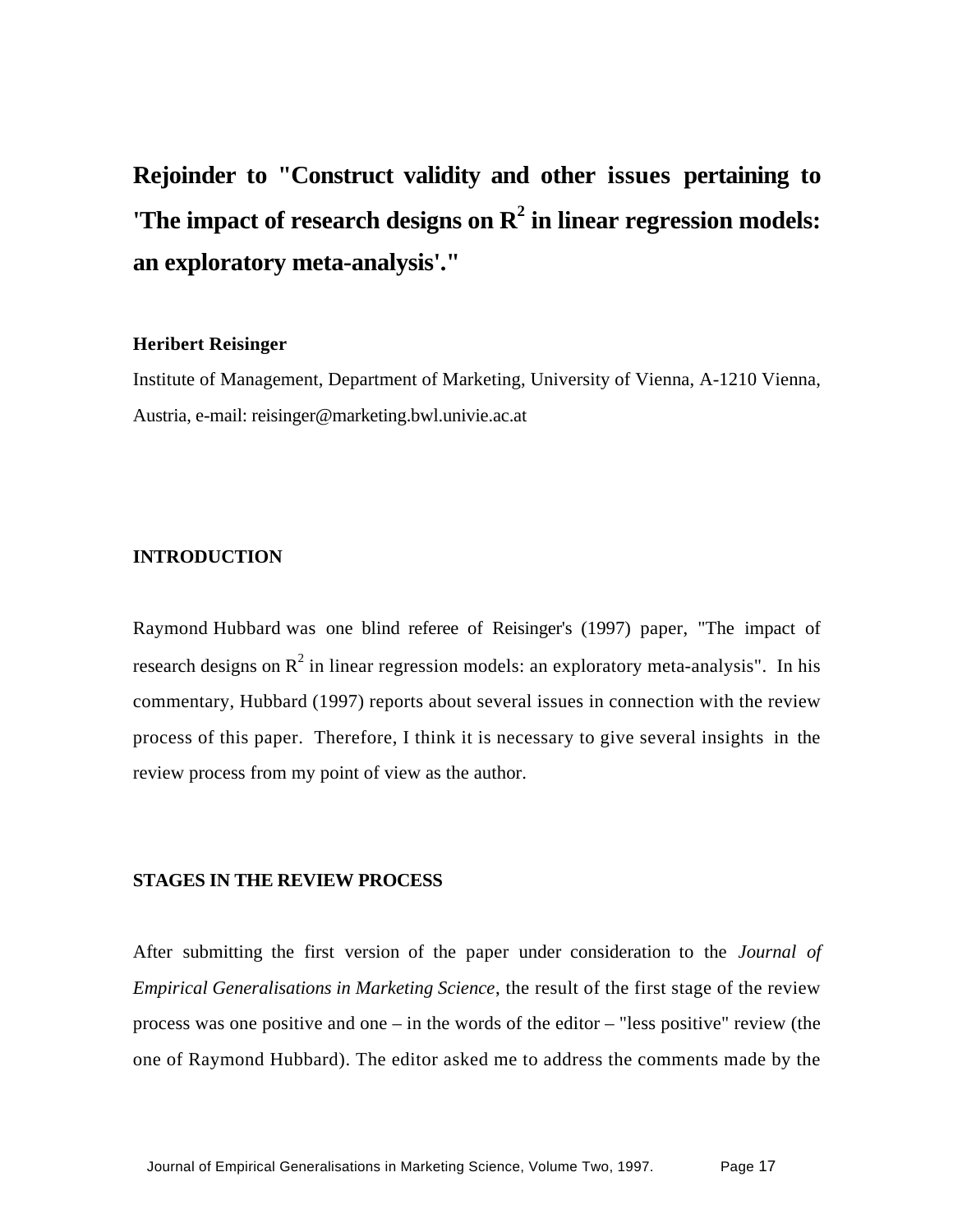second reviewer, especially with regard to the major criticism (see Hubbard 1997, section "Construct validity problems"). My defense was as follows:

"The second referee is in doubt whether results of the present study are of principle interest and importance. It is true that the articles comprising the sample for the meta-analysis are dealing with topics that are '... extremely diverse, and in no way related to one another' (at least, all studies focus on a marketing spectrum). It is also true that '... variations in  $R^2$  are likely to be more a function of the substantive nature of the studies being undertaken than they are of research design'.

The main focus of the present paper is to find – apart from the clear impact of the substantive nature of a study on  $R^2$  – some regularities in  $R^2$  that originate in the research designs of marketing studies. As I see it, if the results show some regularity e.g. between  $R^2$ and the sample size, this finding is very important in assessing the overall fit of the model for the application at hand. As the proportion of variance explained is a basic benchmark in evaluating the results of an empirical regression model (in empirical work, almost all reported results of regression analyses include  $R^2$  in their findings), it is important to point out that the research design may have some influence on  $R^2$  (and apparently it does), independently from the substantive nature of a study.

The exploratory nature of the present meta-analysis can be compared to some extent to the seminal book of Ehrenberg (1988) on repeat-buying. In Table 2.1 (p. 19) Ehrenberg deduces some regularities on consumer buying behavior on the basis of panel data of different products (soap flakes, clothing, flour, detergents, and others; the only thing all these products have in common is that they are frequently bought goods). In this case you could also argue that the substantive nature of the decision process leading to the buying behavior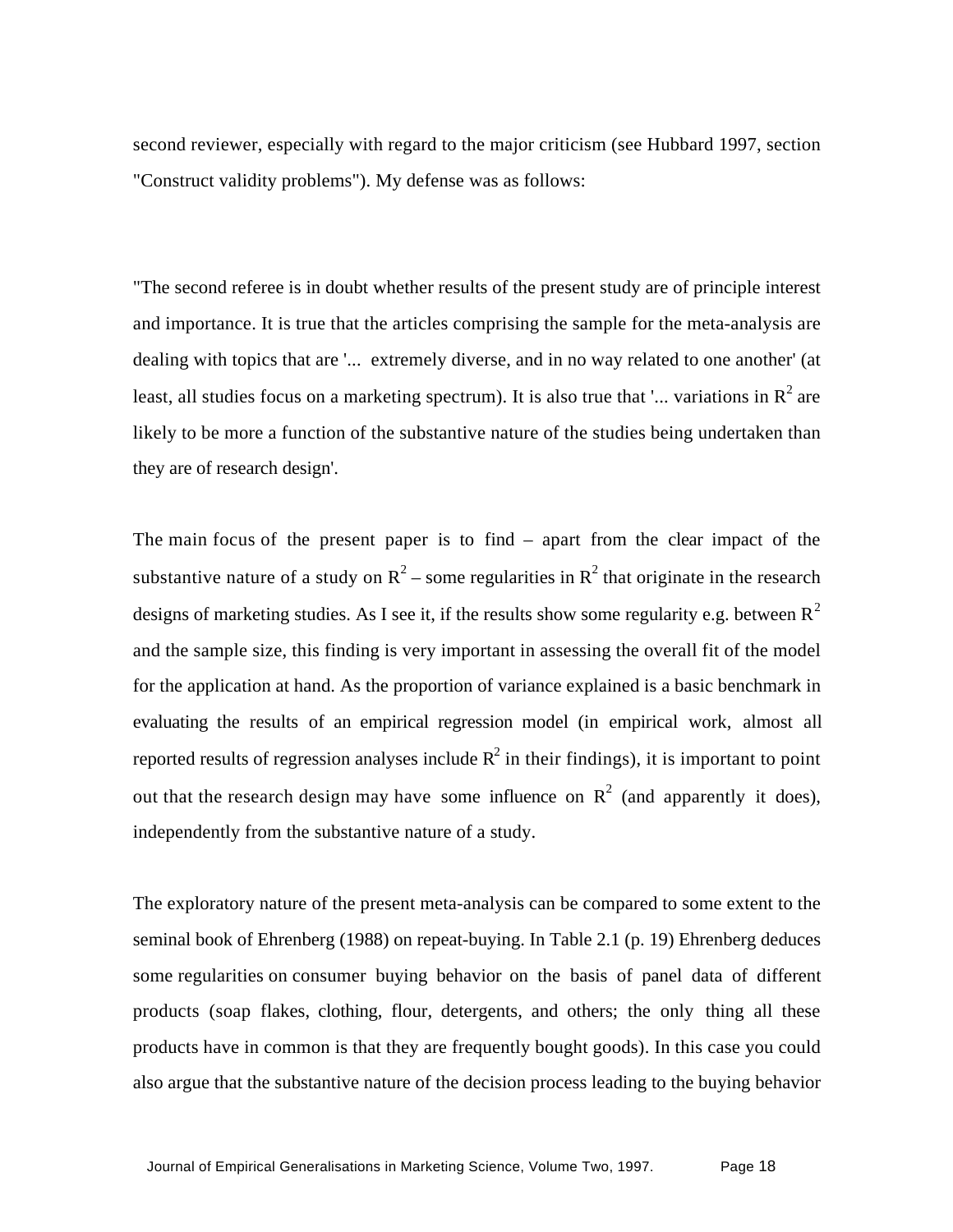in the various product fields cannot be compared directly, but Ehrenberg's main interest lies in finding some empirical generalizations in buying behavior. He does not study substantive reasons for buying behavior.

The second key criticism of the referee says that '... More pointedly, most econometrics texts emphasize that r-squares from equations with different dependent variables should not be compared', but this rule holds only for model selection purposes where you try to find the 'best' model out of various competing models. Model selection is not a key concern in my paper, so I don't think that this special criticism is justified in the context of the present meta-analysis. In the regression analyses of my meta-analysis,  $R^2$  is always the dependent variable. However, my meta-analysis does not deal with model selection in terms of maximizing the proportion of variance explained.

My last comments focus on a recent Special Issue on Empirical Generalizations in Marketing (*Marketing Science*, 1995, Vol. 14,3,2). Leading Marketing Scientists participated at a Wharton conference in 1994. Completion of the papers presented there resulted in this Special Issue. Bass (1995) proposed as a definition of an empirical generalization that it is '... a pattern or regularity that repeats over different circumstances and that can be described simply by mathematical, graphic, or symbolic methods' (p. G7). As I see it, my work lies within this definition. Bass and Wind (1995) further note that during the conference there remained some unresolved criteria for research. '... At the one extreme are those who feel that empirical generalizations do not have to be based on theory, derived from theory or leading to the development of a theory. Yet, others require that empirical generalizations be theoretically sound' (p. G2). In fact, in this respect there is no general agreement among leading marketing researchers. I think, one would classifiy the position of Bangert-Drowns (1986) rather at the theory guided end of the above mentioned continuum, whereas the present paper can be classified as an empirically driven research."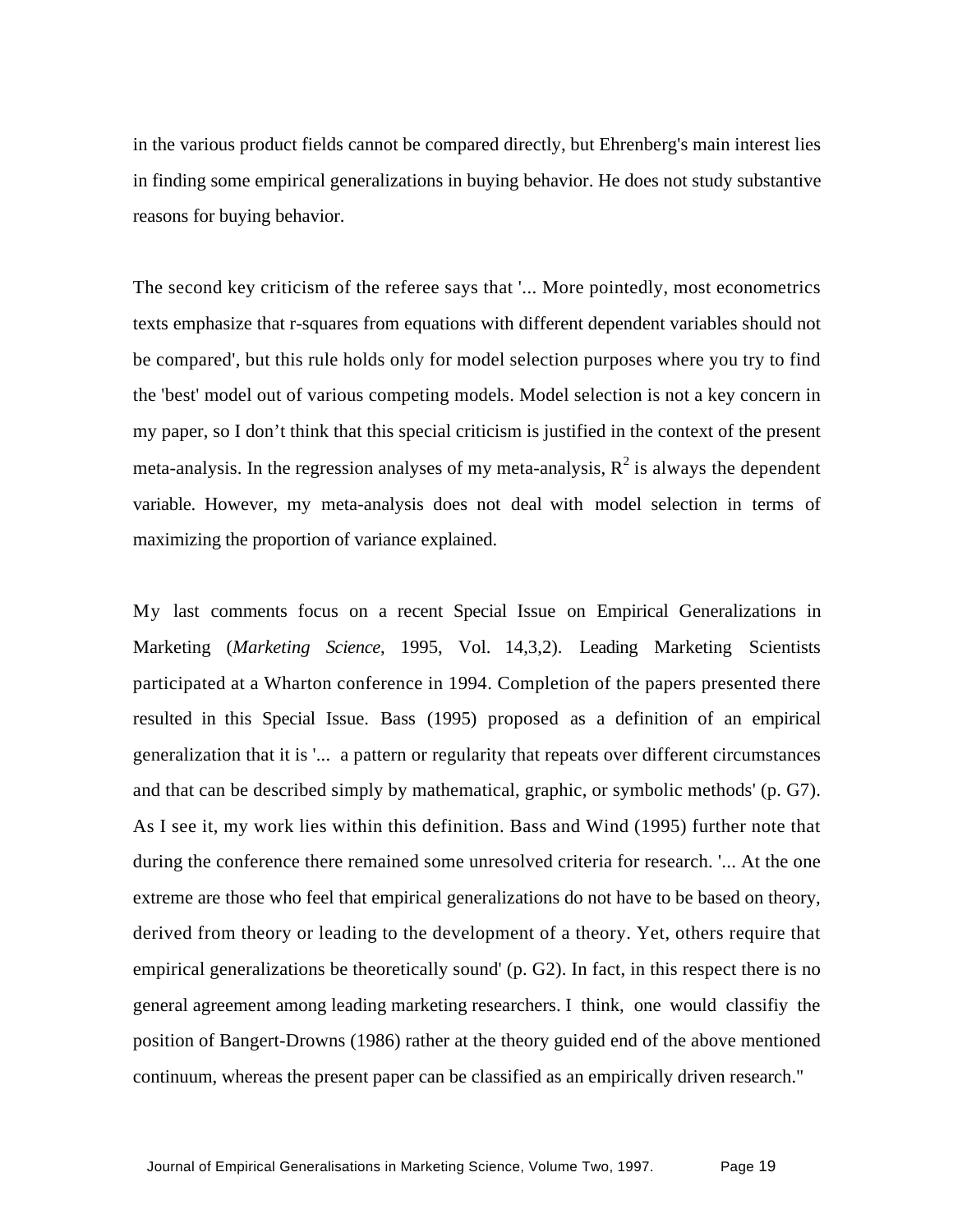In the next step of the review process, I was invited by the editor to submit a revised version of my manuscript. Most of the above defending arguments have been incorporated in this version, as the editor suggested to do so. The revised version has been finally accepted and published. There was no additional communication between the two (blind) referees and me.

# **ADDITIONAL COMMENTS TO TWO MAJOR ISSUES**

Two major criticisms, respectively suggestions for improvements raised by the reviewers, have not been addressed in the revised version.

The first and more important one is the construct validity problem (see Hubbard 1997, and the discussion in the previous section). Resolving this problem within the framework of my meta-analysis was virtually impossible, as Hubbard properly points out. Nevertheless, I do not agree with the conclusion that these problems "... impede any meaningful interpretation of the findings". For instance, I am especially convinced of the existance of a negative effect of the sample size on  $R^2$ . Future work will show, whether my results do really suffer from serious construct validity problems. Simulation studies could help us possibly to study the relationship between  $R^2$  and the sample size in more detail, avoiding any of these problems.

The second major issue I did not incorporate in the revised version, was Hubbard's suggestion to provide more descriptive statistics for every hypothesis (category) in Table 2 of the original manuscript. Actually, I did prepare a new table in line with Hubbard's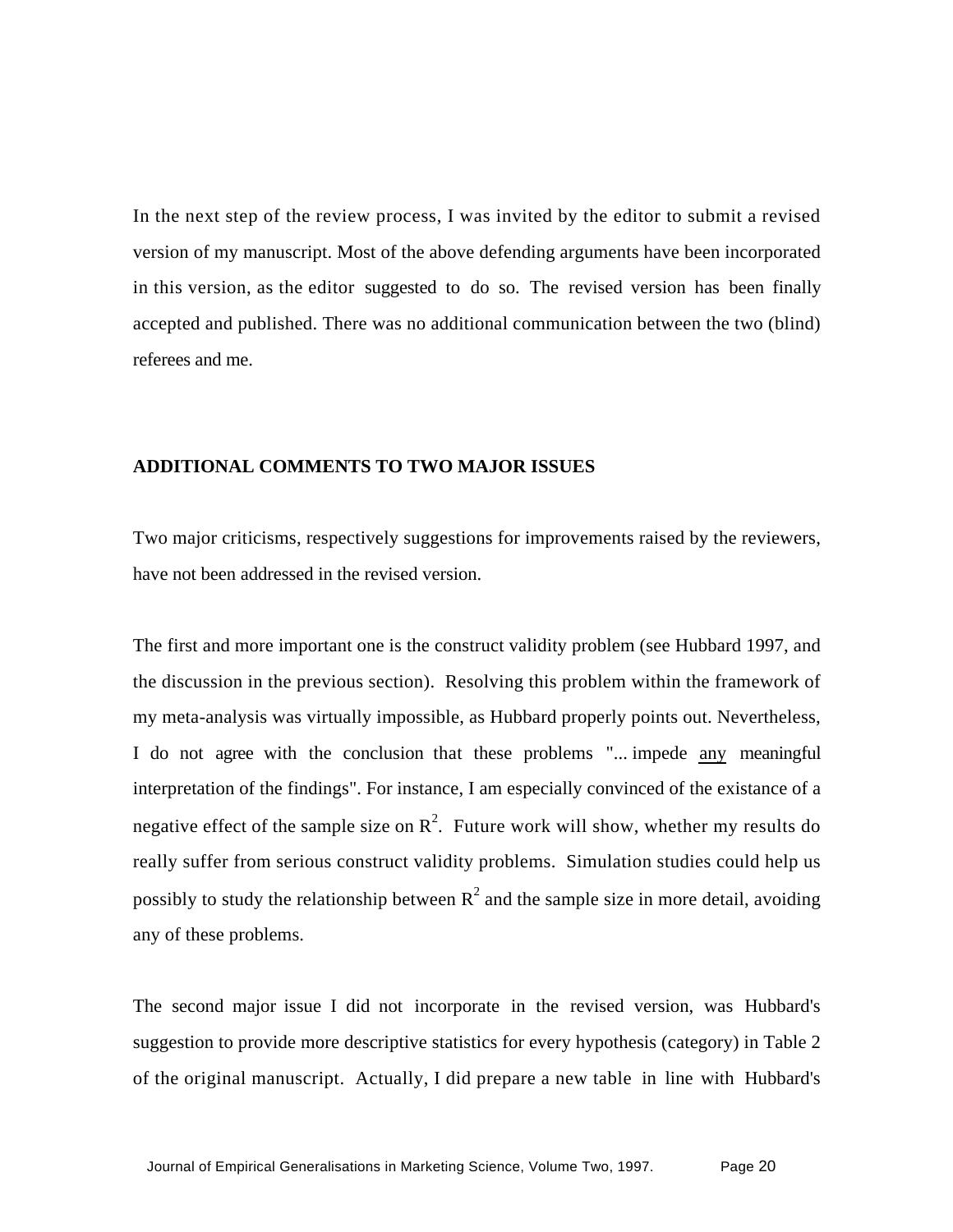argument, but after finishing it, I realized that I still preferred the old table. Having in mind that the first reviewer as well as all the people in my academic surrounding did not criticise the presentation of the findings, I finally decided to keep Table 2 as it was. Obviously, this decision was problematic, and I would like to clarify this matter (besides the rather technical argument that the average  $R^2$ s in the various categories of the explanatory variables can be derived from the parameter estimates in Table 2). Hubbard (1997) points out that "... One should provide user-friendly, descriptive statistics about the magnitude of effect sizes directly, the ultimate goal of any meta-analysis, and downplay the *p*-values." Because of the exploratory nature of the paper under consideration, my main focus was not the absolute magnitude of effect sizes, but rather the existance or non-existance of systematic effects on R<sup>2</sup>. For that reason, I did not want to downplay the *p*-values. Paying more attention to the absolute magnitude of effect sizes would probably require a considerable larger sample size than the one available within the present study.

# **ACKNOWLEDGEMENT**

I would like to thank the editor for inviting me to write this rejoinder.

#### **REFERENCES**

- Bangert-Drowns, R.L. (1986) Review of developments in meta-analytic method. *Psychological Bulletin* **99***,* 388-399.
- Bass, F.M. (1995) Empirical Generalizations and Marketing Science: A personal view. *Marketing Science* **14***,* **3***,* **2***,* G6–G19.